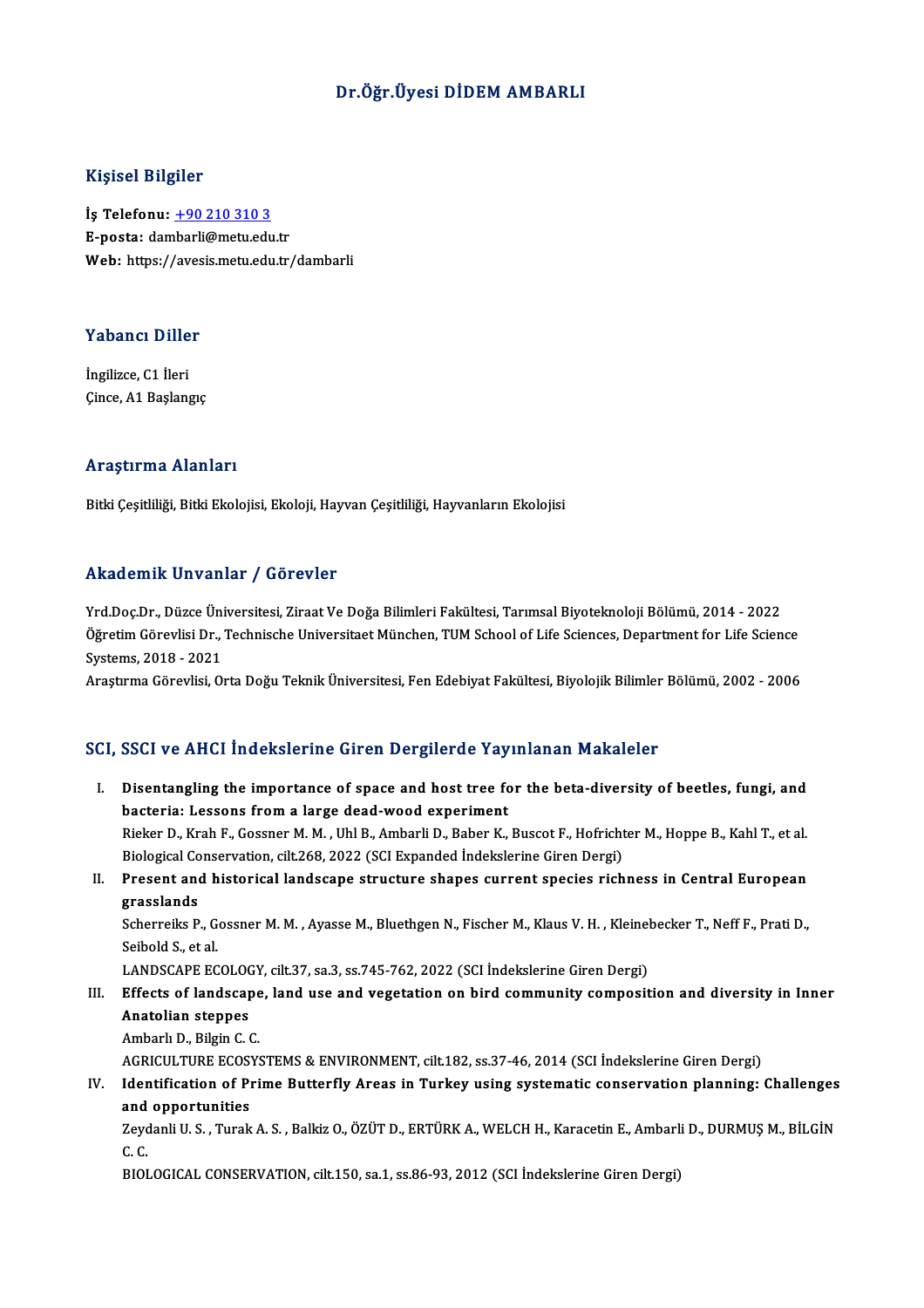# Diğer Dergilerde Yayınlanan Makaleler

Iger Dergilerde Yayınlanan Makaleler<br>I. Grasslands of Navarre (Spain), focusing on the Festuco-Brometea: classification, hierarchical expert<br>system and sharesterisation s procedus and international<br>System and characterisation<br>Corgio Mijangos L. Bornstoni A. E Grasslands of Navarre (Spain), focusing on the Festuco-Brometea: classification, hierarchical expert<br>system and characterisation<br>García-Mijangos I., Berastegi A., Biurrun I., Dembicz I., JaniŠová M., Kuzemko A., Vynokurov system and ch<br>García-Mijangos<br>Filibeck G., et al.<br>Vegetation Class García-Mijangos I., Berastegi A., Biurrun I., Dembicz I., JaniŠová M., Kuzemko A., Vynokurov D., AM<br>Filibeck G., et al.<br>Vegetation Classification and Survey, cilt.2, ss.0-231, 2021 (Diğer Kurumların Hakemli Dergileri)<br>Inse Filibeck G., et al.<br>Vegetation Classification and Survey, cilt.2, ss.0-231, 2021 (Diğer Kurumların Hakemli Dergileri)<br>II. Insect decline is most dramatic in grasslands in the vicinity of intensively farmed croplands AMBARLID.,Seibold S.,WeisserW.W. Insect decline is most dramatic in grasslands in the vicin<br>AMBARLI D., Seibold S., Weisser W. W.<br>Palaearctic Grasslands, cilt.44, ss.54-55, 2019 (Hakemsiz Dergi)<br>The Eurosian Dry Crassland Croup (EDCC) in 2018, 201 AMBARLI D., Seibold S., Weisser W. W.<br>Palaearctic Grasslands, cilt.44, ss.54-55, 2019 (Hakemsiz Dergi)<br>III. The Eurasian Dry Grassland Group (EDGG) in 2018–2019<br>Densler L. Aleksanyan A. AMBARLI D. Biumun L. Dembisr L. Kure Palaearctic Grasslands, cilt.44, ss.54-55, 2019 (Hakemsiz Dergi)<br>The Eurasian Dry Grassland Group (EDGG) in 2018–2019<br>Dengler J., Aleksanyan A., AMBARLI D., Biurrun I., Dembicz I., Kuzemko A., Török P., Venn S., Vrahnakis The Eurasian Dry Grassland Group (EDGG) in 2018–2019<br>Dengler J., Aleksanyan A., AMBARLI D., Biurrun I., Dembicz I., Kuzemko A., Töröl<br>Hacquetia, cilt.18, sa.2, ss.147-154, 2019 (Diğer Kurumların Hakemli Dergileri)<br>The Euro Dengler J., Aleksanyan A., AMBARLI D., Biurrun I., Dembicz I., Kuzel<br>Hacquetia, cilt.18, sa.2, ss.147-154, 2019 (Diğer Kurumların Haken<br>IV. The Eurasian Dry Grassland Group (EDGG) in 2016–2017<br>Venn S. AMBARLI D. Biurrun J. Hacquetia, cilt.18, sa.2, ss.147-154, 2019 (Diğer Kurumların Hakemli Dergileri)<br>The Eurasian Dry Grassland Group (EDGG) in 2016–2017<br>Venn S., AMBARLI D., Biurrun I., Dengler J., Kuzemko A., Török P., Vrahnakis M.<br>Hacquetia The Eurasian Dry Grassland Group (EDGG) in 2016–2017<br>Venn S., AMBARLI D., Biurrun I., Dengler J., Kuzemko A., Török P., Vrahnakis l<br>Hacquetia, cilt.17, sa.1, ss.17-23, 2018 (Diğer Kurumların Hakemli Dergileri)<br>Anadelu Begk V. Anadolu Bozkırları Hacquetia, cilt.17, sa.1, ss.17-23, 2018 (Diğer Kurumların Hakemli Dergileri) Anadolu Bozkırları<br>AMBARLI D.<br>Kebikeç İnsan Bilimleri İçin Kaynak Araştırmaları Dergisi, cilt.43, ss.199-210, 2017 (Diğer Kurumların Hakemli AMBARLI<br>Kebikeç İn<br>Dergileri)<br>The Eura VI. The Eurasian Dry Grassland Group EDGG in 2015 2016 Dergileri)<br><mark>The Eurasian Dry Grassland Group EDGG in 2015 2016</mark><br>Venn S., AMBARLI D., Biuruun I., Dengler J., Janisova M., Kuzemko A., Török P., Vrahnakis M.<br>Hagaustia silt 15 sə 2 sə 15 19 2016 (Diğer Kurumların Hakomli De The Eurasian Dry Grassland Group EDGG in 2015 2016<br>Venn S., AMBARLI D., Biuruun I., Dengler J., Janisova M., Kuzemko A., Török P<br>Hacquetia, cilt.15, sa.2, ss.15-19, 2016 (Diğer Kurumların Hakemli Dergileri)<br>Infrasonoria Gr VII. Infrageneric Grouping of Turkish Acantholimon Boiss Plumbaginaceae Assessed by Numerical<br>Taxonomy Hacquetia, cilt.15, sa.2, ss.15-19, 2016 (Diğer Kurumların Hakemli Dergileri) DOĞANM.,AKAYDING.,AMBARLID. Advances in Biological Research, cilt.1, sa.3-4, ss.85-91, 2007 (Diğer Kurumların Hakemli Dergileri)

# Kitap & Kitap Bölümleri

- I. Grasslands and Shrublands of the Middle East and the Caucasus AMBARLID., Naqinezhad A., Aleksanyan A. Grasslands and Shrublands of the Middle East and the Caucasus<br>AMBARLI D., Naqinezhad A., Aleksanyan A.<br>Encyclopedia of the World's Biomes, Goldstein, Michael DellaSala, Dominik, Editör, Elsevier, ss.714-724, 2020<br>Crassland AMBARLI D., Naqinezhad A., Aleksanyan A.<br>Encyclopedia of the World's Biomes, Goldstein, Michael DellaSala, Dominik, Editör, Elsevier, ss<br>II. Grasslands of the Mediterranean Basin andthe Middle East and their Management<br>AMB
- Encyclopedia of the World's Biomes, Goldstein, Michael DellaSala, Dominik<br>Grasslands of the Mediterranean Basin andthe Middle East and the<br>AMBARLI D., Vrahnakis M., Burrascano S., Naqinezhad A., Fernandez M. P.<br>Crasslands Grasslands of the Mediterranean Basin andthe Middle East and their Management<br>AMBARLI D., Vrahnakis M., Burrascano S., Naqinezhad A., Fernandez M. P.<br>Grasslands of the World: Diversity, Management and Conservation, Victor AMBARLI D., Vrahnakis M., Burrascano S., Naqinezhad A., Fernandez M. P.<br>Grasslands of the World: Diversity, Management and Conservation, Victor R. Squ<br>Limin Hua, Editör, CRC PressTaylor Francis Group, Boca Raton, ss.89-112

# Limin Hua, Editör, CRC PressTaylor Francis Group, Boca Raton, ss.89-112, 2018<br>Hakemli Kongre / Sempozyum Bildiri Kitaplarında Yer Alan Yayınlar

akemli Kongre / Sempozyum Bildiri Kitaplarında Yer Alan Yayınlar<br>I. Disentangling the importance of space and host for beetle, fungi and bacteria diversity: Lessons<br>from a large deed weed evregiment From Hongrey Componyum Brian<br>Disentangling the importance of space<br>from a large dead-wood experiment Disentangling the importance of space and host for beetle, fungi and bacteria diversity: Lessons<br>from a large dead-wood experiment<br>Rieker D., Krah F., Gossner M. M. , Uhl B., AMBARLI D., Baber K., Buscot F., Hofrichter M.,

from a large dead-wood experiment<br>Rieker D., Krah F., Gossner M. M. , Uhl B., AMBARLI D., Baber K., Buscot F., Hofrichter M., Hoppe B., Kahl T.,<br>The 50th annual conference of the Ecological Society of Germany, Austria and Rieker D., Krah F., Gossner M. M. ,<br>The 50th annual conference of th<br>Almanya, 30 Ağustos 2021, ss.71<br>Effects of elimate and land us The 50th annual conference of the Ecological Society of Germany, Austria and Switzerland, Braunschweig,<br>Almanya, 30 Ağustos 2021, ss.71

AMBARLI D., Simons N. K. , Wehner K., Kamper W., Gossner M. M. , Nauss T., Neff F., Seibold S., Weisser W. W. ,<br>Blüthgen N. II. Effects of climate and land-use intensity on multiple animal-mediated ecosystem processes AMBARLI D., Simons N. K. , Wehner K., Kamper W., Gossner M. M. , Nauss T., Neff F., Seibold S., Weisser W. W. ,<br>Blüthgen N.<br>The 49th Annual Meeting of the Ecological Society of Germany, Austria and Switzerland, Münster, Al

Blüthgen N.<br>The 49th Annual Mee<br>Eylül 2019, ss.1-672<br>Climatie and land .

Eylül 2019, ss.1-672<br>III. Climatic and land-use drivers of multiple animal-mediated ecosystem processes in grasslands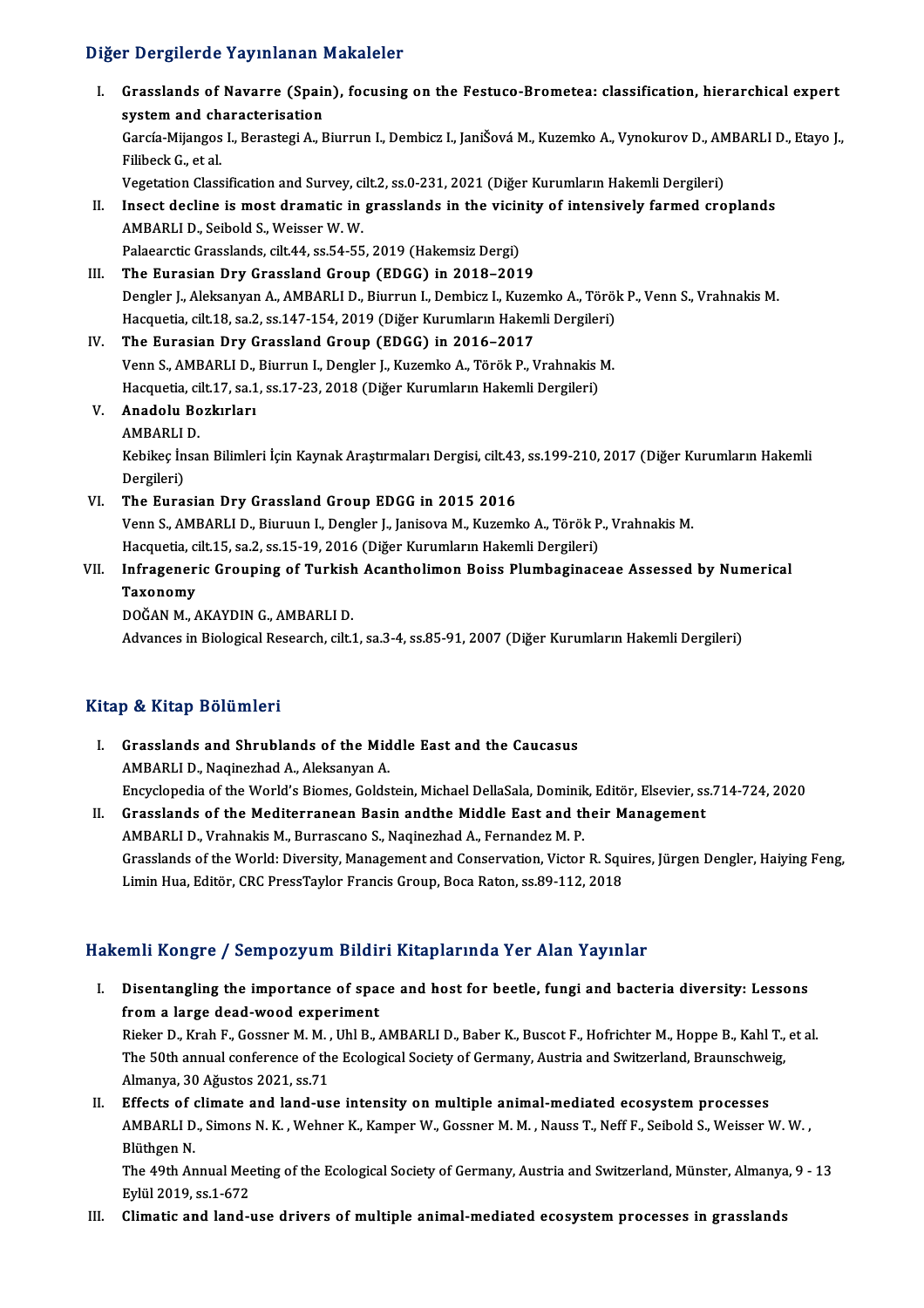AMBARLI D., Simons N. K. , Wehner K., Kamper W., Nauss T., Seibold S., Weisser W. W. , Blüthgen N.<br>16th Eunesian Grassland Conforence Grag, Ameriurus, 29 Maure, 05 Hagiran 2010, silt 92, se 6. AMBARLI D., Simons N. K. , Wehner K., Kamper W., Nauss T., Seibold S., Weisser W. W. , Blüthge<br>16th Eurasian Grassland Conference, Graz, Avusturya, 29 Mayıs - 05 Haziran 2019, cilt.92, ss.6<br>Addressing Threats to Biodiversi AMBARLI D., Simons N. K. , Wehner K., Kamper W., Nauss T., Seibold 3<br>16th Eurasian Grassland Conference, Graz, Avusturya, 29 Mayıs - 05<br>IV. Addressing Threats to Biodiversity of the Anatolian Steppes 16th Eurasian Grassland<br>**Addressing Threats t<br>AMBARLI D., BALKIZ Ö.**<br>YIIL Congress of Esolog IV. Addressing Threats to Biodiversity of the Anatolian Steppes<br>AMBARLI D., BALKIZ Ö.<br>XIII. Congress of Ecology and Environment With International Participation, Edirne, Türkiye, 12 - 15 Eylül 2017,<br>ss.661 AMBAF<br>XIII. Co<br>ss.661<br>Consey XIII. Congress of Ecology and Environment<br>ss.661<br>V. Conservation Status of Steppic Plants<br>AMPAPLLD, PALKIZ Ö, ASLAN S, VUPALI ss.661<br>Conservation Status of Steppic Plants<br>AMBARLI D., BALKIZ Ö., ASLAN S., VURAL M.<br>YIIL Congress of Eselegy and Environment M Conservation Status of Steppic Plants<br>AMBARLI D., BALKIZ Ö., ASLAN S., VURAL M.<br>XIII. Congress of Ecology and Environment With International Participation, Edirne, Türkiye, 12 - 15 Eylül 2017, AMBAF<br>XIII. Co<br>ss.664<br>Habita XIII. Congress of Ecology and Environment With Internation<br>ss.664<br>VI. Habitat selection of a steppic bird at multiple scales<br>AMPAPLLD ss.664<br><mark>Habitat sele</mark><br>AMBARLI D.<br>14th Eurasia AMBARLI D.<br>14th Eurasian Grassland Conference, Riga, Letonya, 4 - 11 Temmuz 2017, ss.18 AMBARLI D.<br>14th Eurasian Grassland Conference, Riga, Letonya, 4 - 11 Temmuz 2017, ss.18<br>VII. Spatial and temporal trends in threats to biodiversity of Anatolian steppes Turkey<br>AMBARLI D 14th Eurasia<br>Spatial and<br>AMBARLI D.<br>Eurasian Cra Spatial and temporal trends in threats to biodiversity of Anatolia<br>AMBARLI D.<br>Eurasian Grassland Conference, Sighişoara, Romanya, 20 - 24 Eylül 2016<br>Identifying the butterfly diversity in the east of Konya Turkey en AMBARLI D.<br>Eurasian Grassland Conference, Sighişoara, Romanya, 20 - 24 Eylül 2016<br>VIII. Identifying the butterfly diversity in the east of Konya Turkey and modeling the suitable habitats of Eurasian Grand<br>Identifying<br>butterflies<br>KARACETİN Identifying the butterfly diversity in the east of Konya Tu:<br>butterflies<br>KARAÇETİN E., Balkız Ö., Turak A., Welch H., AMBARLI D., Ergin E.<br>Euture 4 Butterflieska Europe Wageningen Surinam 21 Mart - 02 butterflies<br>KARAÇETİN E., Balkız Ö., Turak A., Welch H., AMBARLI D., Ergin E.<br>Future 4 ButterfliesIn Europe, Wageningen, Surinam, 31 Mart - 02 Nisan 2016, ss.102<br>Environmentel and Jand use drivers of natterns in stannavega KARAÇETİN E., Balkız Ö., Turak A., Welch H., AMBARLI D., Ergin E.<br>Future 4 ButterfliesIn Europe, Wageningen, Surinam, 31 Mart - 02 Nisan 2016, ss.102<br>IX. Environmental and land use drivers of patterns in steppevegetation o Future 4 But<br><mark>Environmer</mark><br>landscapes<br>AMBABI I D Environmental and lan<br>landscapes<br>AMBARLI D., BİLGİN C. C.<br>57th Annual Sumnosium landscapes<br>AMBARLI D., BİLGİN C. C.<br>57th Annual Symposium of the International Association for Vegetation Science, Perth, Avustralya, 1 - 05 Eylül AMBARLI D.,<br>57th Annual :<br>2014, ss.296<br>How to grou 57th Annual Symposium of the International Association for Vegetation Science, Perth, Avustralya,<br>2014, ss.296<br>X. How to group new releves Halophytic plant communities of Central Anatolia revisited<br>AMPARLID, Mosit V. ADICÜ 2014, ss.296<br>How to group new releves Halo<br>AMBARLI D., Mecit V., ADIGÜZEL N.<br>European VegetationSurvey 2014 N How to group new releves Halophytic plant communities of<br>AMBARLI D., Mecit V., ADIGÜZEL N.<br>European VegetationSurvey 2014 Meeting, 8 - 12 Mayıs 2014, ss.88<br>Challanges of manning and site alastion for the conservation AMBARLI D., Mecit V., ADIGÜZEL N.<br>European VegetationSurvey 2014 Meeting, 8 - 12 Mayıs 2014, ss.88<br>XI. Challenges of mapping and site election for the conservation of steppes in Turkey European VegetationSurvey 2<br>Challenges of mapping and<br>AMBARLI D., Yeşim K., Uğur Z.<br>International Conference on G International Conference on Conservation of steppe andsemidisert ecosystems in Eurasia, Almata, Kazakistan, 12 -<br>15 Mart 2013, ss.47 AMBARLI D., Yeşim K., Uğur Z. International Conference on Conservation of steppe andsemidisert ecosystems in Eurasia, Alm<br>15 Mart 2013, ss.47<br>XII. Factors affecting biodiversity of steppes A case study from the Anatolian Diagonal<br>AMBABLI D BU Cin C C m 15 Mart 2013, ss.47<br>Factors affecting biodiversity c<br>AMBARLI D., BİLGİN C. C. , mecit V.<br>21 Hlucel Biyeleji Kongresi İsmir ( Factors affecting biodiversity of steppes A case study from the A<br>AMBARLI D., BİLGİN C. C. , mecit V.<br>21. Ulusal Biyoloji Kongresi, İzmir, Türkiye, 3 - 07 Eylül 2012, ss.176-177<br>Effecta of livestesk spesing and apvirenment AMBARLI D., BİLGİN C. C. , mecit V.<br>21. Ulusal Biyoloji Kongresi, İzmir, Türkiye, 3 - 07 Eylül 2012, ss.176-177<br>XIII. Effects of livestock grazing and environmental variables onthe diversity of Anatolian steppes<br>AMBARLI D. 21. Ulusal Biyoloji Kongre<br><mark>Effects of livestock gra</mark><br>AMBARLI D., BİLGİN C. C.<br>The <sup>Qth</sup> European Dry Cr Effects of livestock grazing and environmental variables onthe diversity of Anatolian steppes<br>AMBARLI D., BİLGİN C. C.<br>The 9th European Dry Grassland Meeting: DryGrasslands of Europe: Grazing and Ecosystem Services, Prespa AMBARLI D., BİLGİN C. C.<br>The 9th European Dry Grassland Meet<br>Yunanistan, 19 - 23 Mayıs 2012, ss.14<br>Comnarison of botspets yorsus su The 9th European Dry Grassland Meeting: DryGrasslands of Europe: Grazing and Ecosystem Services<br>
Yunanistan, 19 - 23 Mayıs 2012, ss.14<br>
XIV. Comparison of hotspots versus systematic conservation planning approaches for In Yunanistan, 19 - 23 Mayıs 2012, ss.14<br>Comparison of hotspots versus systematic conservation planning approaches for In Situ<br>conservation of widespread versus restricted species examples form Anatolian Diagonal Hotspot<br>AMPA XIV. Comparison of hotspots versus systematic conservation planning approaches for In Situ conservation of widespread versus restricted species examples form Anatolian Diagonal AMBARLI D., Ayşe T., Uğur Z., Vural M. conservation of widespread versus restricted species examples for<br>AMBARLI D., Ayşe T., Uğur Z., Vural M.<br>20. Ulusal Biyoloji Kongresi, Denizli, Türkiye, 21 - 25 Haziran 2010, ss.90-91<br>Bonulation viability analysis for a bi AMBARLI D., Ayşe T., Uğur Z., Vural M.<br>20. Ulusal Biyoloji Kongresi, Denizli, Türkiye, 21 - 25 Haziran 2010, ss.90-91<br>XV. Population viability analysis for a highly threatened annual endemic plant Centaurea tchihatchef 20. Ulusal Biyoloji Kongresi, Denizli, Türkiye, 21 - 25 Haziran 2010, ss.90-91<br>Population viability analysis for a highly threatened annual endem<br>Ergüner Baytok Y., Yıldırım A., AMBARLI D., BİLGİN C. C. , Mecit V. Population viability analysis for a highly t<br>Ergüner Baytok Y., Yıldırım A., AMBARLI D., BİL<br>94th ESA Annual Meeting, 2 - 07 Ağustos 2009<br>Production of sustainable land use plans l Ergüner Baytok Y., Yıldırım A., AMBARLI D., BİLGİN C. C. , Mecit V.<br>94th ESA Annual Meeting, 2 - 07 Ağustos 2009<br>XVI. Production of sustainable land use plans by application of systematic conservation planing at the<br>lo 94th ESA Annual Meeting, 2 - 07 Ağustos 2009<br>Production of sustainable land use plans<br>local level<br>AMBARLI D. Production<br>local level<br>AMBARLI D.<br><sup>Drocoodings</sup> **local level<br>AMBARLI D.**<br>Proceedings of the International Workshop of NGOPerspectives on Mitigation Strategies and Monitoring<br>Annreashes of Land Desuadationand Desertification 15 , 17 Kesum 2008, ss 75, 80. AMBARLI D.<br>Proceedings of the International Workshop of NGOPerspectives on Mitigation Stra<br>Approaches of Land Degradationand Desertification, 15 - 17 Kasım 2008, ss.75-80